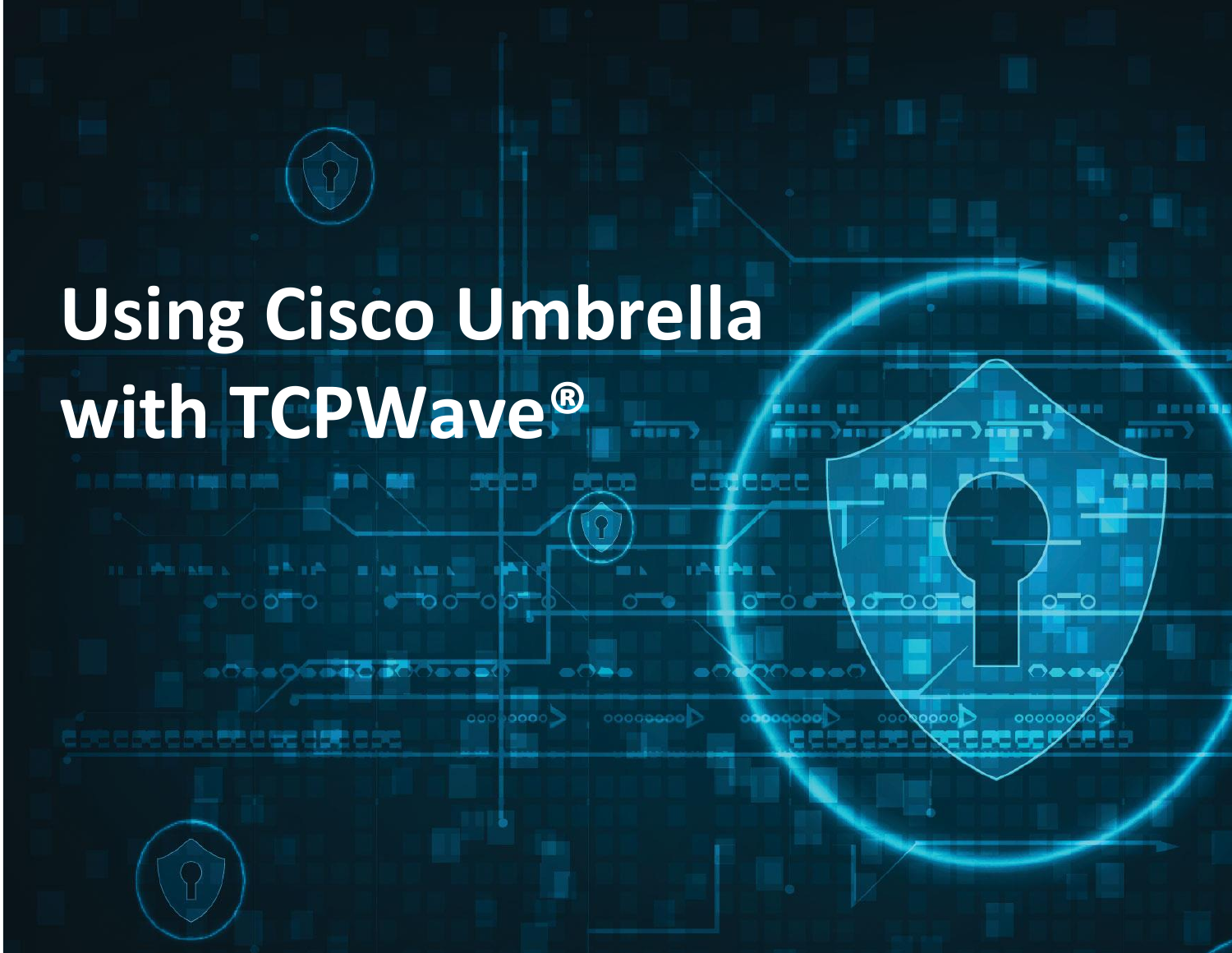# **TCPWave's DNS Appliances - Cisco Umbrella**

*The TCPWave DNS appliances can be used as an Authoritative DNS appliance for internal DNS zones and the recursive DNS queries can be forwarded to Cisco Umbrella using the virtual appliances.*



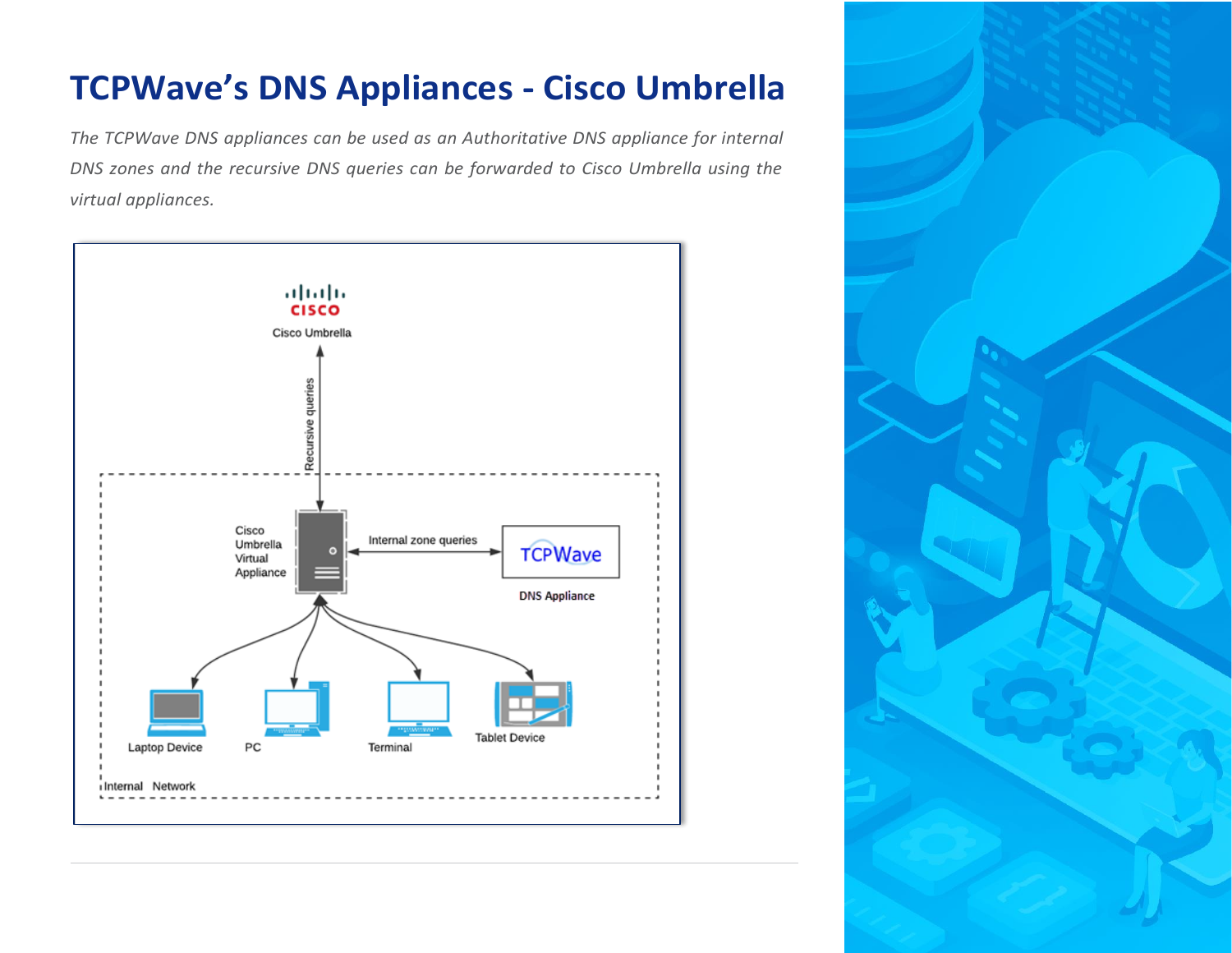#### **Cisco Umbrella Virtual Appliances**

The Cisco Umbrella virtual appliances can be downloaded by logging in to the Cisco Umbrella. Here are the instructions to download and install the virtual appliances: <https://docs.umbrella.com/deployment-umbrella/docs/3-deploy-the-vas>

The virtual appliances should have the DNS configured for forwarding the internal DNS queries. <https://docs.umbrella.com/deployment-umbrella/docs/5-configuring-the-vas>

From Virtual appliance terminal, add the TCPWave DNS appliances using the following command:

• *config va localdns <TCPWave DNS server1> < TCPWave DNS server2> <TCPWave DNS server3>*

#### **TCPWave DNS Appliance Configuration**

The TCPWave DNS appliance can be configured as DNS Authoritative appliance and the virtual appliances deployed can forward the internal DNS queries to TCPWave DNS appliance.

The Cisco Umbrella "**Domain Management**" must be configured with the internal zones. These zones will be updated by the Cisco Umbrella to the virtual appliances, then the internal queries which are received by the virtual appliances will be forwarded to the TCPWave appliance which are configured on the virtual appliances.

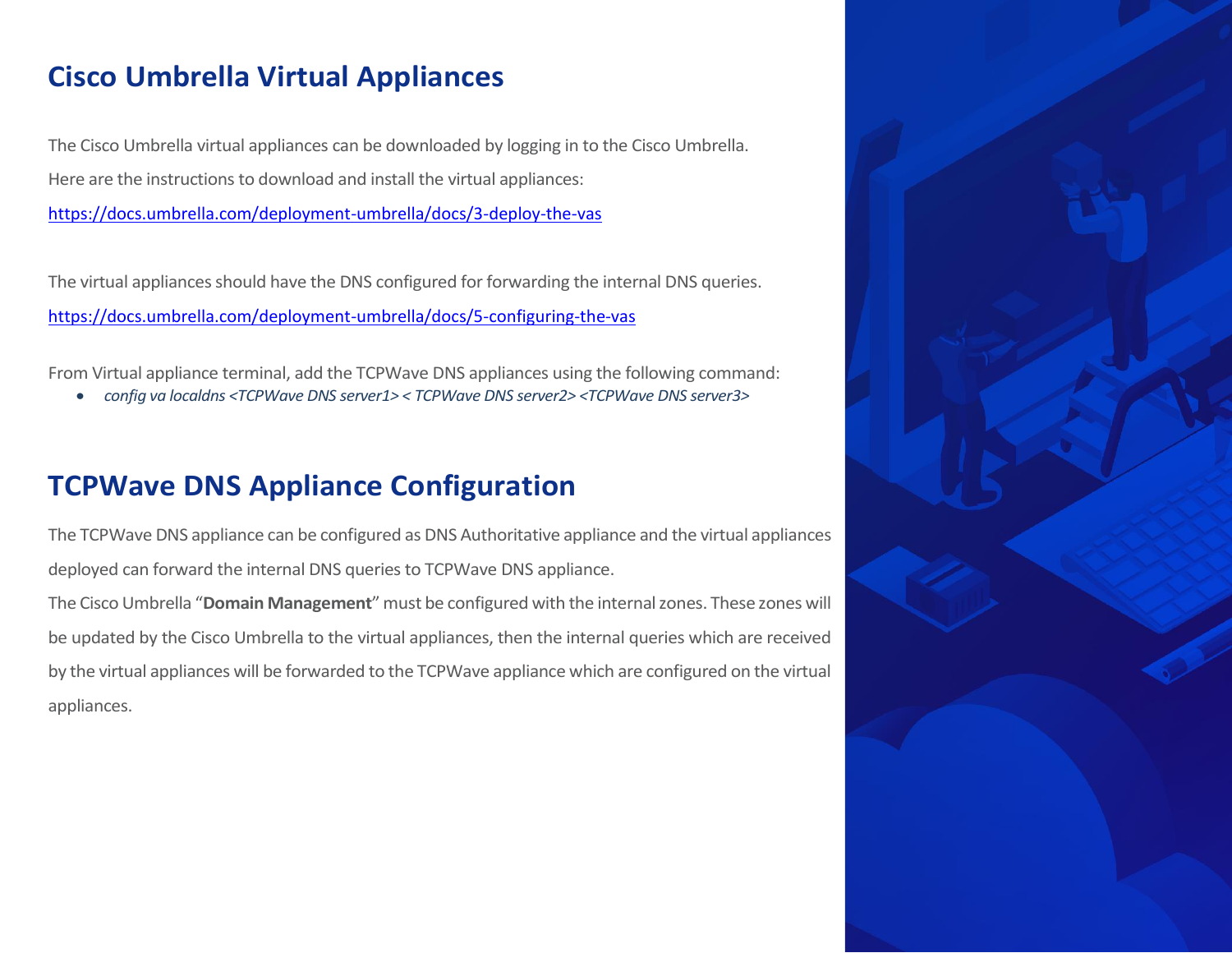#### **Forwarding the Queries to Cisco Virtual Appliances**

The TCPWave appliances can be configured to forward the DNS queries to the virtual appliances and having all the clients first reach the TCPWave appliance. This will provide more insights into the DNS queries with TCPWave reporting.

When the TCPWave DNS appliance is set to forward the queries to the virtual appliances, the reporting data at Cisco Umbrella will not show the internal IP addresses of each client which queried the DNS instead you can see the TCPWave DNS appliance IP as Internal IP for all the queries forwarded to the Cisco Umbrella in the report.

Also, this method of forwarding the queries to the virtual appliances will not allow applying the policies based on "**internal networks**" when the TCPWave DNS appliance is configured to serve multiple internal networks.

*Note: TCPWave configuration is not required when forwarding the queries to the virtual appliances*.

#### **Enable Recursion in TCPWave**



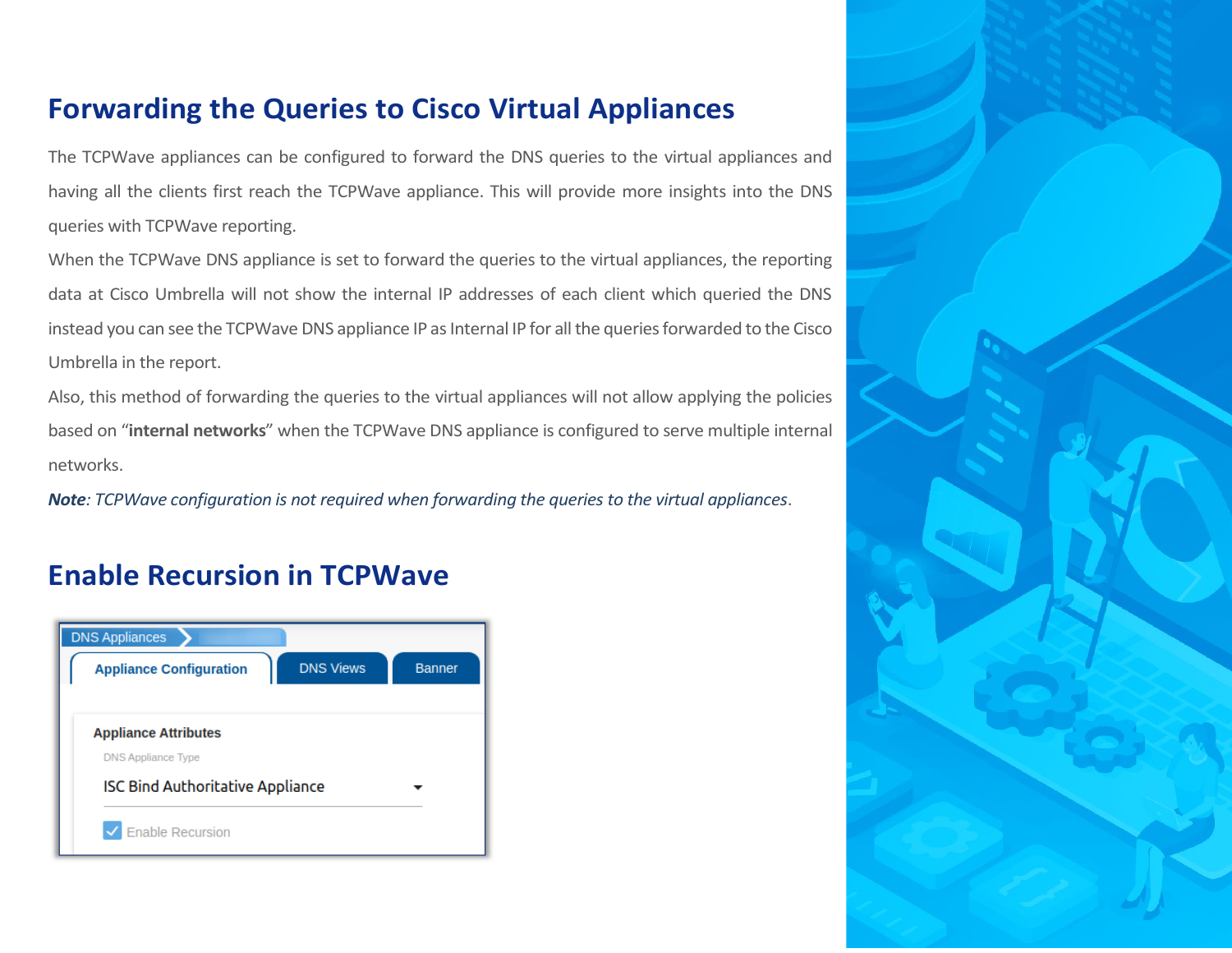#### **Forward Queries to Virtual Appliances**

In the TCPWave application, under the DNS option templates, select **Only** under **Forward** field, and enter the

**Forwarders**.

| Forward               |              |
|-----------------------|--------------|
| Only                  | $\checkmark$ |
| Forwarders            |              |
| 10.1.10.37;10.1.10.29 |              |

*Note: The above configuration is only required when forwarding queries to the virtual appliance. This configuration is not required when the DNS clients are pointed directly to the virtual appliances. The Virtual appliance will forward the internal zone queries to the TCPWave which are configured in the "Domain Management".*

## **Configure Virtual Appliances**

The virtual appliances are configured on the Cisco Umbrella under "Sites and Active Directory".

| Θ | Deployments / Configuration<br><b>Advalue</b><br>Sites and Active Directory o<br><b>CISCO</b>                  |             |                     |                                     |                      |                |  |  |
|---|----------------------------------------------------------------------------------------------------------------|-------------|---------------------|-------------------------------------|----------------------|----------------|--|--|
|   | Want to set up Active Directory integration or deploy Virtual Appliances? Click Download above to get started. |             |                     |                                     |                      |                |  |  |
|   | <b>FILTERS</b>                                                                                                 |             |                     | Q Search Sites and Active Directory |                      |                |  |  |
|   | Name $\Psi$                                                                                                    | Internal IP | Site                | <b>Type</b>                         | <b>Status</b>        | <b>Version</b> |  |  |
|   | 10.1.10.37                                                                                                     | 10.1.10.37  | <b>Default Site</b> | <b>Virtual Appliance</b>            | mported: 5 days ago  | 2.7.10         |  |  |
|   | 10.1.10.29                                                                                                     | 10.1.10.29  | <b>Default Site</b> | <b>Virtual Appliance</b>            | Imported: 5 days ago | 2.7.10         |  |  |

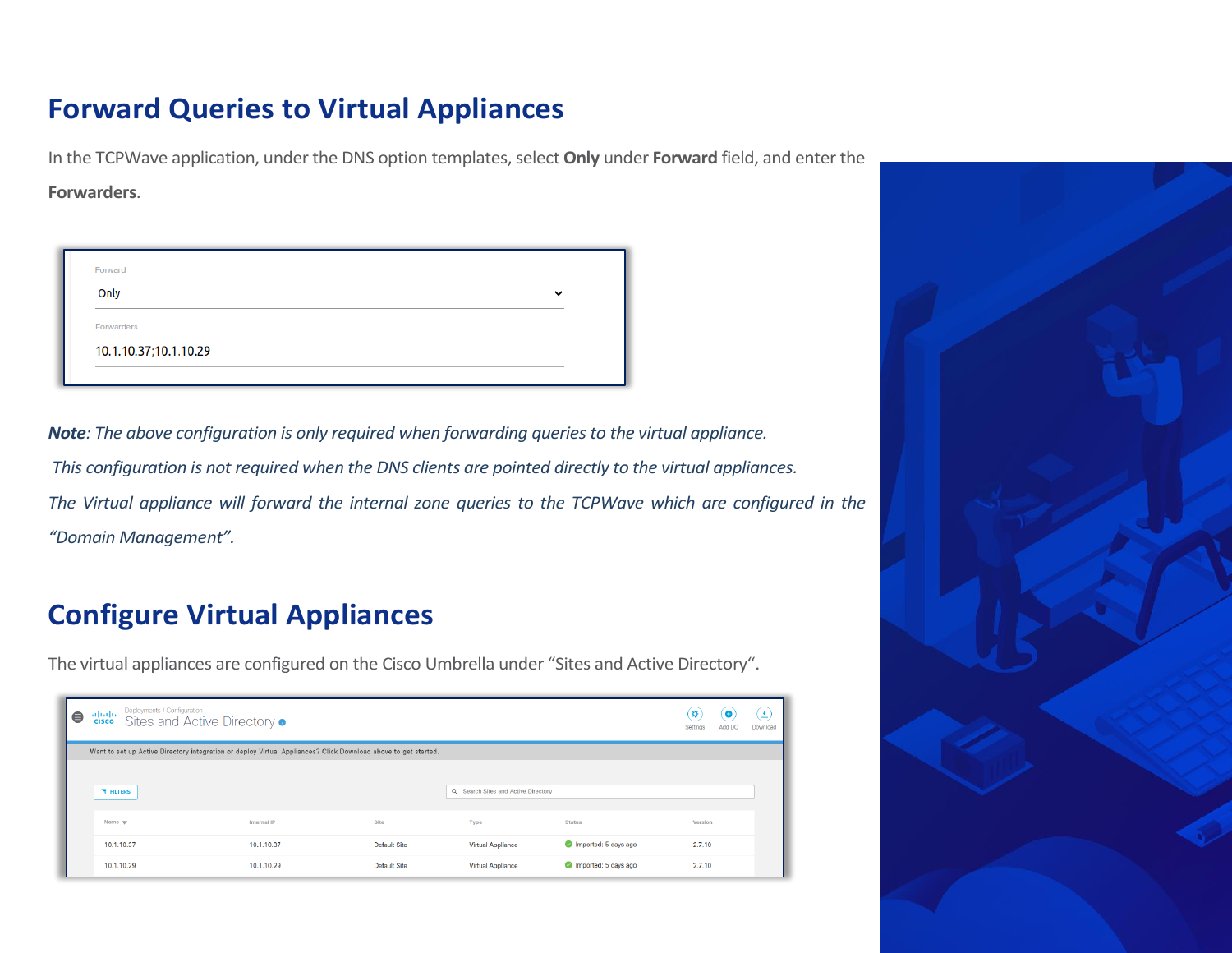#### **Network Deployment**

The public IP addresses on each site configured on the Cisco Umbrella helps in providing the geo locationbased response to the clients and apply policies for each location.

| e | Deployments / Core Identities<br>adraha.<br>Networks $\bullet$<br><b>CISCO</b> |                                                                                                               |                                  |                                                                                                                                                                                                             | $\bullet$<br>Add                                         |
|---|--------------------------------------------------------------------------------|---------------------------------------------------------------------------------------------------------------|----------------------------------|-------------------------------------------------------------------------------------------------------------------------------------------------------------------------------------------------------------|----------------------------------------------------------|
|   |                                                                                | connects to the internet from behind that network's IP space. The public IP of your network is 157.50.209.22. |                                  | A network may be a single public IP address (static or dynamic) or a range of public IP addresses, depending on the size of your network. Add a network to Umbrella to extend protection to any device that |                                                          |
|   | Q Search with a network name or IP address                                     |                                                                                                               |                                  |                                                                                                                                                                                                             |                                                          |
|   | Name $\mathbf$                                                                 | <b>IP Address</b>                                                                                             | <b>Primary Policy</b><br>Dynamic |                                                                                                                                                                                                             | <b>Status</b>                                            |
|   | Princeton                                                                      | 162.17.251.102                                                                                                | <b>Default Policy</b>            |                                                                                                                                                                                                             | Active                                                   |
|   |                                                                                |                                                                                                               |                                  | Page: $1 \vee$                                                                                                                                                                                              | Results per page: $10 \ \vee \ 1-1$ of $1 \ \vee \ \vee$ |

**Domain Management** 

The internal zones configured in the TCPWave appliances are configured on this "**Domain Management**" which will be sent to the virtual appliances.

| Ө | Deployments / Configuration<br>adroto -<br>Domain Management ·<br><b>CISCO</b> |                                                                                                                         |                                                                                                  | ٠<br>Add |
|---|--------------------------------------------------------------------------------|-------------------------------------------------------------------------------------------------------------------------|--------------------------------------------------------------------------------------------------|----------|
|   |                                                                                | Want to route certain domains to your local resolver? You've come to the right place. Click "Add" above to get started. |                                                                                                  |          |
|   |                                                                                |                                                                                                                         |                                                                                                  |          |
|   | Domain Name A                                                                  | <b>Description</b>                                                                                                      | <b>Applies To</b>                                                                                |          |
|   | RFC-1918                                                                       | Non-publicly routable address spaces used only for reverse DNS on internal networks                                     | All Sites, All Devices                                                                           |          |
|   | local                                                                          | All *.local domains                                                                                                     | All Sites, All Devices                                                                           |          |
|   | tcpwave-internal.com                                                           |                                                                                                                         | All Sites, All Devices                                                                           |          |
|   |                                                                                |                                                                                                                         | Results Per Page: $10 \sqrt{ }$<br>$1-3$ of $3$<br>Page:<br>$\langle \quad \rangle$<br>$\sqrt{}$ |          |

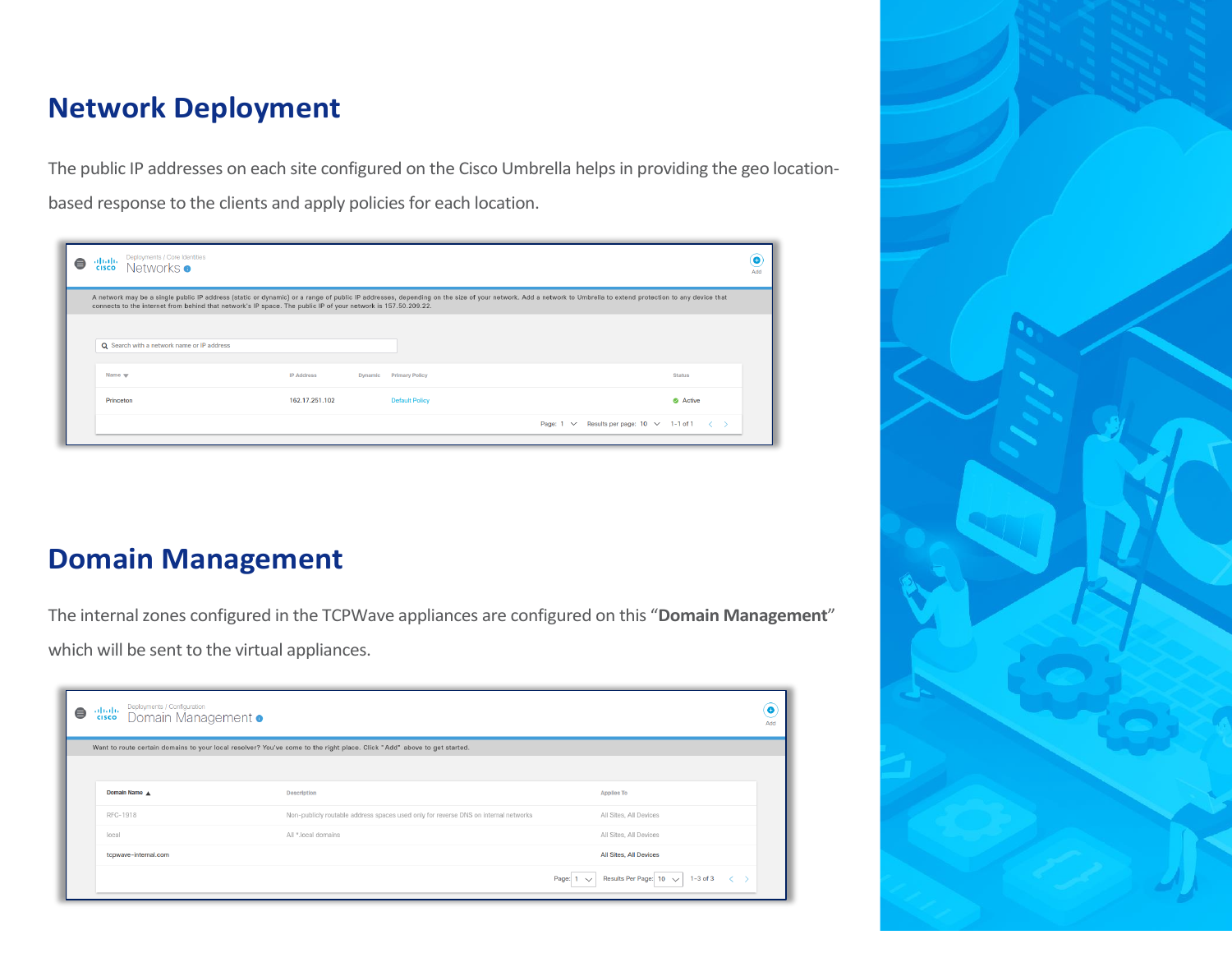#### **Reports**

The below image displays the Cisco Umbrella reports showing the internal and external IP addresses when the DNS queries are pointed to the virtual appliances.

| Reporting / Core Reports<br>alialia.<br><b>Activity Search</b><br><b>CISCO</b> |            |              |                                                                          |                           |             |                    | Œ<br>Schedule    | ٤<br>$m$ LAST 24 HOURS $\sim$<br>Download         |                                    |
|--------------------------------------------------------------------------------|------------|--------------|--------------------------------------------------------------------------|---------------------------|-------------|--------------------|------------------|---------------------------------------------------|------------------------------------|
| Q<br>Q Search request activity<br><b>RESPONSE</b>                              | Blocked x  |              | Advanced •                                                               | <b>CLEAR</b>              |             |                    |                  | <b>ED</b> Columns                                 | All Requests $\blacktriangleright$ |
| FILTER BY:                                                                     | $\alpha$   | $\triangle$  | Viewing activity from Jun 29, 2020 at 5:19 PM to Jun 30, 2020 at 5:19 PM |                           |             |                    |                  | Results per page: $50 \div 1 - 13$ of $13 \div 5$ |                                    |
| <b>Response</b><br>$\Box$ $\odot$ Allowed                                      | Select All | Identity     | <b>Destination</b>                                                       | Identity Used by Policy @ | Internal IP | <b>External IP</b> | Action           | Categories                                        | Application >                      |
| Blocked                                                                        |            | 品 HQ-Network | www.cnn.com                                                              | 品 HQ-Network              | 10.1.10.242 | 162.17.251.102     | <b>O</b> Blocked | News/Media                                        | $\odot$                            |
| $\Box$ $\bullet$ Proxied                                                       |            | 品 HQ-Network | www.cnn.com                                                              | 品 HQ-Network              | 10.1.10.242 | 162.17.251.102     | <b>O</b> Blocked | News/Media                                        | $\odot$                            |
| Protocol                                                                       | Select All | 品 HQ-Network | www.google.com                                                           | HQ-Network                | 10.1.10.230 | 162.17.251.102     | <b>O</b> Blocked | <b>Search Engines</b>                             | $\odot$                            |
| $\Box$ = $\Box$                                                                |            | 品 HQ-Network | www.google.com                                                           | 品 HQ-Network              | 10.1.10.150 | 162.17.251.102     | <b>O</b> Blocked | <b>Search Engines</b>                             | $\odot$                            |
| $\Box$ <b>A</b> HTTPS                                                          |            | 品 HQ-Network | www.ndtv.com                                                             | 品 HQ-Network              | 10.1.10.150 | 162.17.251.102     | <b>O</b> Blocked | News/Media, Television                            | $\odot$                            |

The Internal IP addresses will be same as the TCPWave DNS appliance for all the queries if the DNS queries are first pointed to the TCPWave DNS and then the TCPWave is set to forward the queries to the virtual appliance.